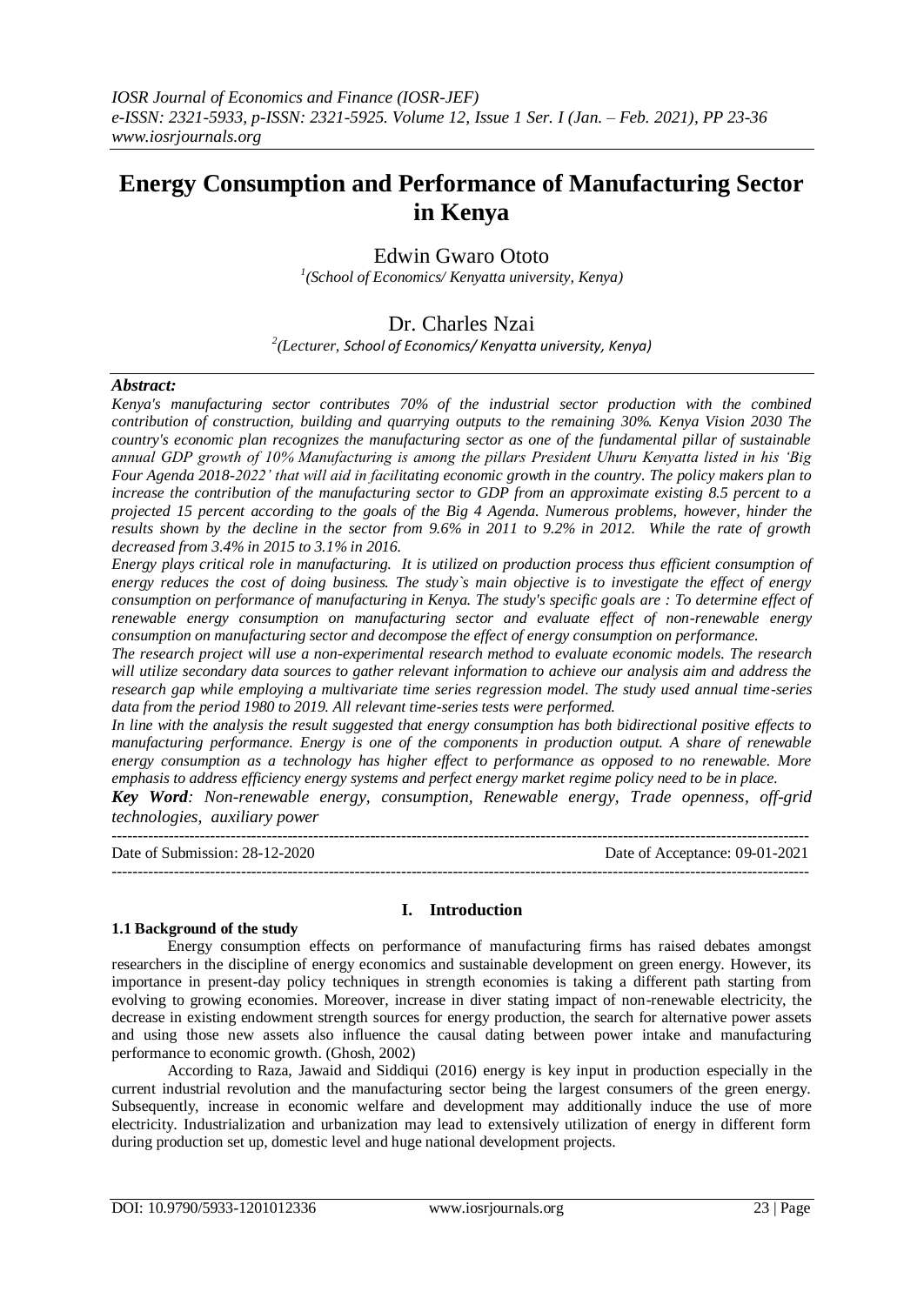Since energy has evolved since the advent of fossil fuel to current renewable technologies which is a key ingredient for manufacturing sector and development for any country is driven by output and innovations from manufacturing, it improves performance and output productivity of a given sector in the economy. The intensive industry, urban and population growth has elevated utilization of power, especially inside the growing countries increasing demand. Nevertheless, uncertain causal relationship and the direction of the causality among energy utilization along with sustainable development (Chang, 2010). Further increased three dimensions of sustainable development — economic, social, and environmental — underline that sustainable development strategies should focus primarily on structural changes in consumption and output with a view to boosting support for rational use of natural resources, reducing income polarization, and boosting economic competitiveness

Renewable energy is generated from non-fossil sources that is naturally substituted on a human scale, i.e., wind, sunlight, water, rain, and stream heat from geothermal wells. Devolved and distributed renewable energy systems provide huge potential to achieve the instantaneous energy demands of remote organizations, companies, and households (Wanjiru & Ochieng, 2013). Despite government efforts under the rural electrification programme, high costs and low-income link among the huge percentage developing countries citizen such as Kenya exacerbate low access to energy. (Love, 2014). The cost of connecting a household in the rural areas (rural electrification), for example, is estimated at an average of \$ 40 US dollar per KWH as opposed to discounted useful life installation and maintenance cost of min grid solar generating systems of \$5 per US dollar KWH (Kiplagat, Wang & Li, 2011).

The economy has extensive renewable energy resources endowment classified as best solar belt, highest velocity of wind intensity, biofuel, biogas, largest geothermal resource, and hydropower the utilization of the resources has been limited. (Mwakubo et al., 2007) renewable growth is characterized by rising demand, increased electricity prices, increasing global fossil fuel costs, and environmental activism. Oil and electricity accounts for about 22.0 percent and 9.0 percent, respectively. In Kenya, energy faces challenges of high reliance on biogas, inaccessibility to clean and sustainable source of power, intermittent supply, poor hydroelectric dependency as well as high dependence on imported fuel. Exploitation of renewable sources to the overall energy mix is therefore vital means of addressing the bottle necks of increasing demand with associated environmental strain.

As of 2010, the installed electricity capacity in Kenya was approximately 1,412.2MW, according to (Kimuyu, et al, 2012). Such generation capacity for power is less than effective demand hence could not meet demand. Thus, to bridge the gap, the initiative by the government to procure additional auxiliary power to the system to satisfy the increasing demand and load-shedding reduction especially during peak moments. The leading source of hydroelectric power is 51.55 percent of the aggregate installed capacity. Thermal (petrol), geothermal, co-generation, and wind contribute respectively 33.1 percent, 13.39 percent, 1.83 percent, and 0.37 percent. In total, renewable sources of energy accounts for about 67.1 percent, and Kenya's production of electricity is now predominantly' green'. In 2017, around 9.52 billion kWh of electricity consumed. In general, renewable energies accounted for about 72.7% of actual total consumption in 2016, which dropped to 72.1% in 2017.

Non-renewable resource does not regenerate itself in meaningful human time frames at a reasonable pace for sustainable economic extraction. A case in point is carbon-based, renewable coal. In presence of heat and pressure, the initial organic material becomes a fuel i.e. oil or gas. According to the International Energy Agency (IEA, 2012), gas and oil reserves (non-renewable energy) production will drop by 2030 to about 40- 60%. Wanjiru and Ochieng (2013) have estimated that by 2050 the supply of non-renewable energy will be limited.

Furthermore, Huntington (2009) noted that this form of energy use was often susceptible to disturbances caused by major world events such as conflict, monopoly activities (e.g. OPEC3) and generally more dependent on net oil producing countries ' political stability. In 2016, coal consumption was 1.25 MT, which in 2017 rose further to 1.37MT in 2017, oil consumption dropped to 1.24 billion tons compared to 1.25 billion tons in 2016.The results in Figure 1.3 revealed that there has been a general increasing trend in the contribution of nonrenewable energy to the manufacturing sector. It increased from 28% in the year 1980 to 78% in the year 2016.

# **1.2 Statement of the problem**

Kenya's manufacturing sector contributes 70% of the industrial sector output with the cumulative contribution of mining, real estate, and construction accounting for 30% combined. Vision 2030 Economic Development Blueprint recognizes the manufacturing sector as key drivers to achieve a sustained 10 percent GDP growth per year part from other. The sector's contribution to GDP, however, declined from 9.6% in 2011 to 9.2% in 2014, while the growth rate declined from 3.4% in 2015 to 3.1% in 2016. (KIPPRA, 2017). The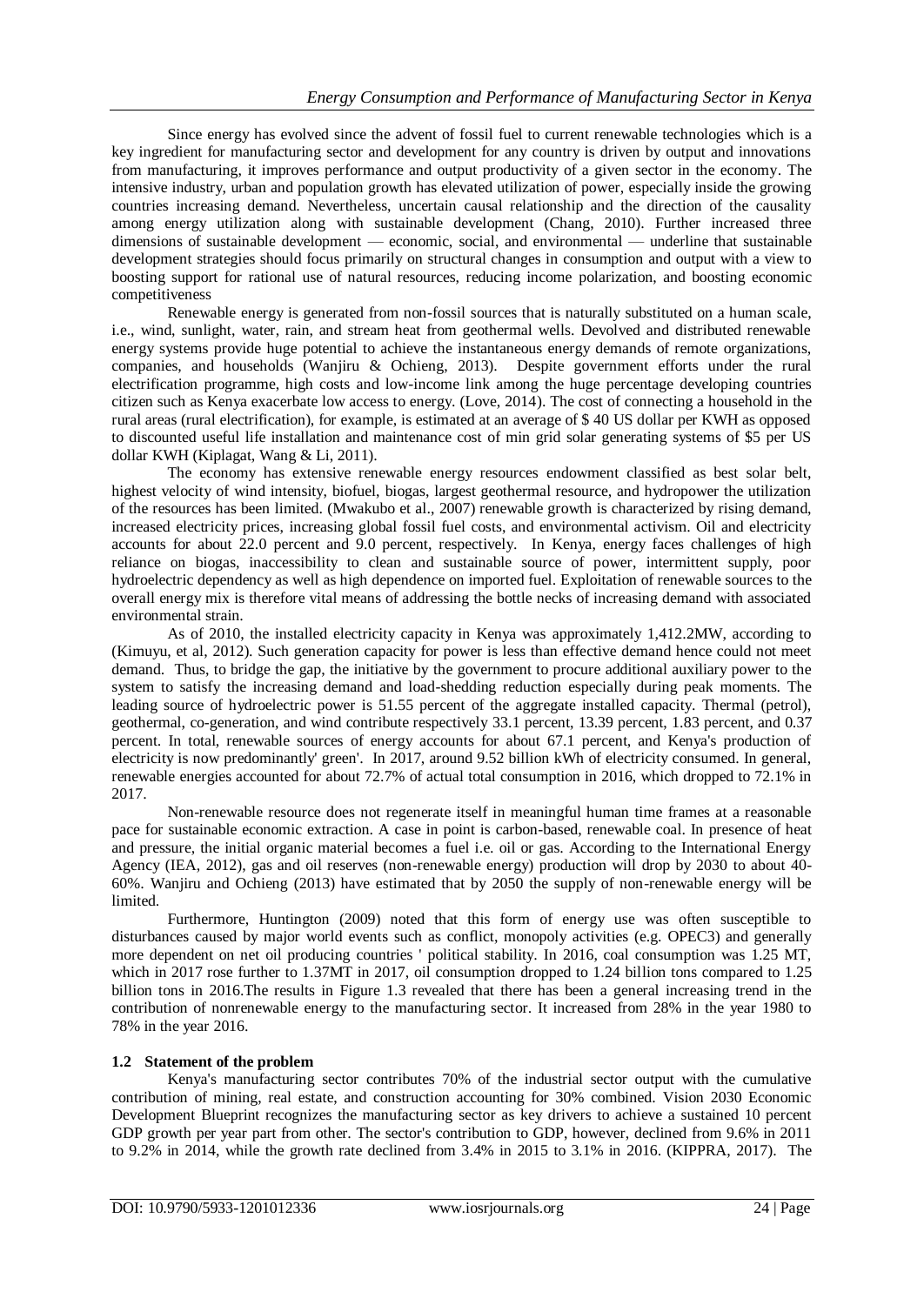sector is characterized with instability and volatility which the research project seeks to address with policy recommendation on energy consumption.

There has been a general decline in contribution of renewable energy to manufacturing sector in Kenya. For example, the electricity accounted for approximately 74 percent of actual total consumption in 2014 but reduced to 72.3 percent in the year 2015. It later reduced to 71 percent in the year 2016. In addition, there has been an inconsistent trend of contribution of non-renewable energy to manufacturing sector. For example, contribution of oil to manufacturing sector in the year 2015 was 9.54. However, the value declined to 4.75 in 2016 but recorded increase to 4.83 in 2017. The reduction in contribution of renewable as well as non-renewable energy to manufacturing sector is said to be causing the poor performance of the manufacturing sector (Kenya Association of Manufacturers, 2019). Therefor presenting three conflicting school of thoughts causality about production growth and consumption of energy, renewable vis –a vis non-renewable consumption to manufacturing performance, and bi-directional link between the two.

# **1.3 Research Objectives**

# **1.3.1 Main objective**

The main objective of this study is to investigate the effect of energy consumption on performance of manufacturing sector in Kenya

# **1.4.2 Specific objectives:**

The specific objectives of the study are:

i. To determine effect of renewable energy consumption on manufacturing sector in Kenya.

ii. To determine effect of non-renewable energy consumption on manufacturing sector in Kenya.

## **1.5 Justification**

The research project aims in strengthening manufacturing firm's policy intervention by providing information on renewable and non-renewable energy efficiency models and how they can embrace them to gain a competitive edge both at a local and global level.

Study of energy consumption in developing countries such as Kenya is an important component of integrated energy planning and policy. Planners and policy makers gain insights of the factors that affect growth and energy trends before they can proceed with future demand forecasts. Considering the capital intensity and long gestation periods of energy projects, supply difficulties and insufficient technologies for energy shortages, comprehensive energy demand studies need to be conducted at both aggregate and sectoral level.

Current study provides information useful by the government of Kenya and other stakeholders in knowing areas that they can support the manufacturers in embracing energy efficiency. The study will also help scholars to improve their literature on renewable besides non-renewable energy consumption and its effect on manufacturing sector performance additionally provide further guidance in filling in the gaps on further studies.

## **1.6 Scope**

The research project scrutinizes the effect of use of renewable as well as non-renewable energy on Kenya's performance for manufacturing sector. For several reasons, the study will limit to the period 1980-2020. First, time series data is available for this period and this period is believed to be long enough to capture the association among renewable and non-renewable energy utilization on manufacturing sector achievement.

# **II. Literature Review**

## **2.1 Theoretical literature**

The study will examine relevant theories that are related to energy consumption as input and production output theories showing patterns of consumption relating to sectorial performance case study of manufacturing sector.

## **2.2.1 Theory of the Firm:**

Firm's theory is the micro-economic concept based on neoclassical economics, which claims that a business unit exists with a sole objective to maximize profits. Manufacturing sector in the economy exist to maximize their output and profit contribution to the GDP. In these theories the firm also is endogenous in microeconomics. In addition, there is claim that other factors will affect pricing, production, jobs, and all other supply side (MC) and demand side (MR) variables does not falsify the marginalized approach in these theory

Indeed, the performance of the firm will be depending on the technology employed for production to optimize the contribution to the economy which is depicted by the production function. Employed firm technology must assess the cost of production that creates demand. Firm seeks to follow this goal of balanced growth, subject to two major constraints: technological and financial the technological constraint is set by the availability and efficiency of the affordable energy for production.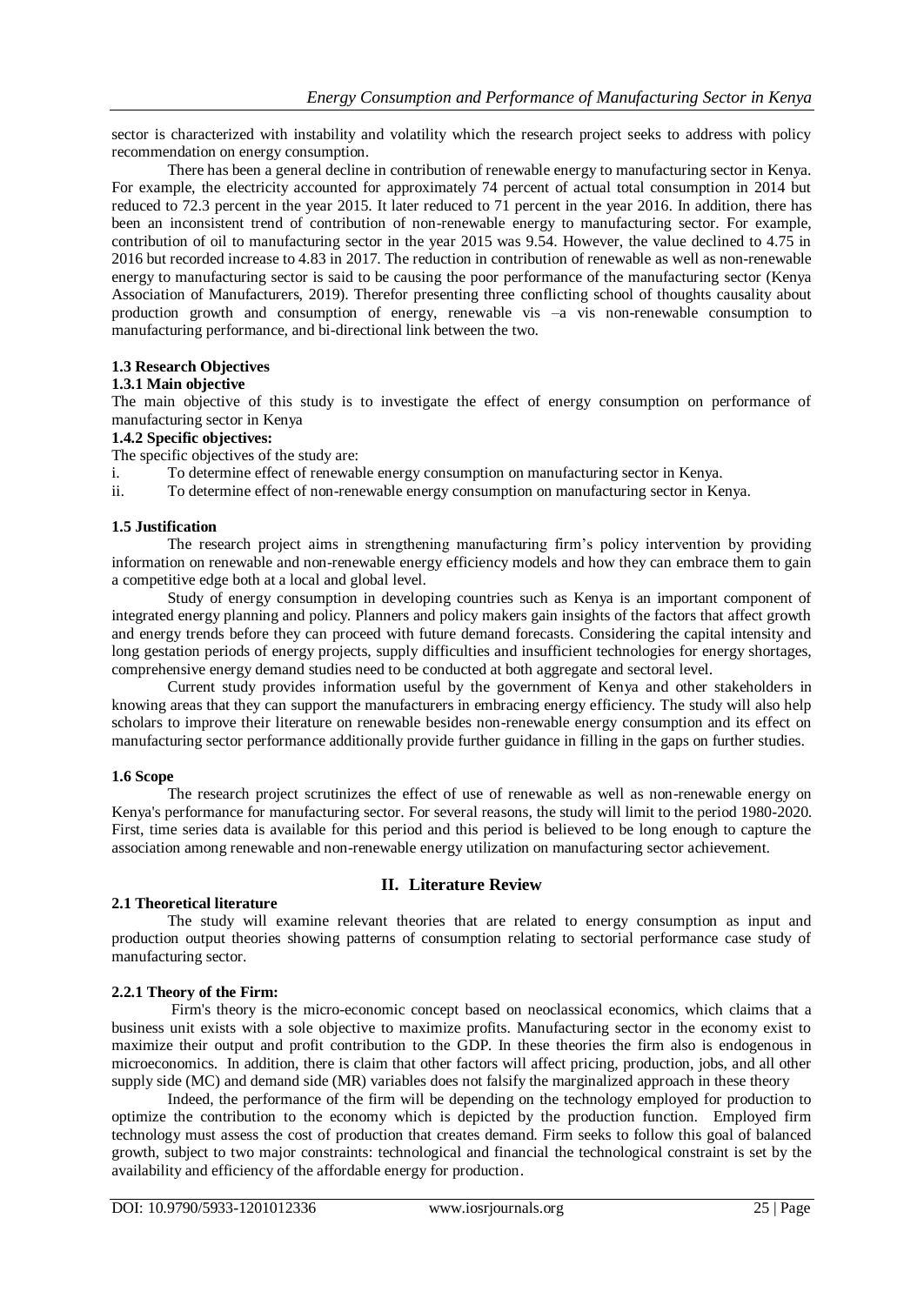# **2.2.1.1 Production function**

Production function express relationship of inputs technically combined give output provide in equation 2.1.

Y = f (K, L, R) α ……………………………………………………….………… 2.1

Where Y represents Manufacturing firms' output, K refers to capital units used in the manufacturing process; this could be assets, machinery and stock, L represents the amount of labor (people and skills), and R represents the quantity of raw inputs in the production of the output (Y). The raw materials include the renewable as well as non-renewable energy being production factors. (Varian, 2006).

The firm's goal aims at maximizing profit, either optimizing output i.e. increasing Y produced or carrying out production at minimal cost-effective manner. The output function indicates the optimal output produced using inputs of labor (L), raw material (R) and capital (K) combinations. Y referred as the total physical product (TPP). An input's marginal physical product (MPP) defined as extra output produced by utilizing additional input unit holding other inputs constant. The return to scale demonstrates production output reaction with changes in inputs level which may be constant, decreasing or increasing (Varian, 2006).

The relationship of output can be expressed in various forms for example linear, polynomial, and functional form of Cobb-Douglas. In 1928, Cobb and Douglas developed this feature to describe the relationship between output, labor, and capital. Cobb Douglas (1928) found that production was an equation of labor supply and linked capital.

Y = f (K, L) α …………………………………………………………………… 2.2

Where Y is production, K is capital and L is Labor

Current study examines the effect of consumption of renewable and non-renewable energy on manufacturing sector performance in Kenya. Therefore, renewable(R) and non-renewable (NR) energy will also be a function of manufacturing sector performance contribution to gross domestic product (GDP).

Y = f (K, L, R, NR) α.….…………………………………………………….……. 2.3

# **2.2.1.2 Isoquant**

"An isoquant is a curve that displays all possible combinations of inputs that are physically capable of yield a given output level," says Ferguson. At the level of the manufacturing firm, renewable or non-renewable energy will be used the sector as energy input to maximize its level of production give a certain level of technology. Isoquant functions are shown as

Max (Q) =f (K, L) …………………………………………………………………. 2.4

Q: Quantity produced /output, K: Input capital quantity, L: Input labor quantity

The manufacturing sector makes a choice to consume any set of combination of renewable with nonrenewable energy to produce output. The theory identifies isoquants in different forms, i.e., linear, convex, and concave. For convex and concave isoquants, the marginal rate of technological sustainability between inputs and technologies, i.e., renewable, and non-renewable, produces a declining return while linear isoquants have total replace ability in production inputs and constant scale returns.

In Kenya, environmental activist campaigns for the use of renewable energy despite the country being endowed with coal. The demand for renewable energy is high however the technology faces new challenges of the volatility and stability of the source of the energy. As the level of technological knowledge rises, efficiencies in inputs transformation and output changes as level of technological expertise increases. Because of increased technological progress in the energy sector, greater quantities or better quality of production can be generated for consumption (Kotze, 1970)

# **2.3 Empirical literature**

Kahia, Aïssa and Charfeddine (2016) studied on economic growth effect of use of renewable and nonrenewable resources. Research project adopted a multivariate panel framework. Finding on panel error correction model exhibited short-run also long-run bidirectional and unidirectional causality from economic growth to renewable energy use, respectively. Furthermore, results demonstrate bidirectional causality between the consumption of non-renewable energy and economic growth both in the short and long run. In addition, there are several measures and policies that need to be implemented by the authorities to advocate usage of clean and sustainable energy, such as the establishment of several important regional institutions and cooperation, renewable energy generation tax credits and rebates. This study adopted panel data methodology while the current study will adopt time series.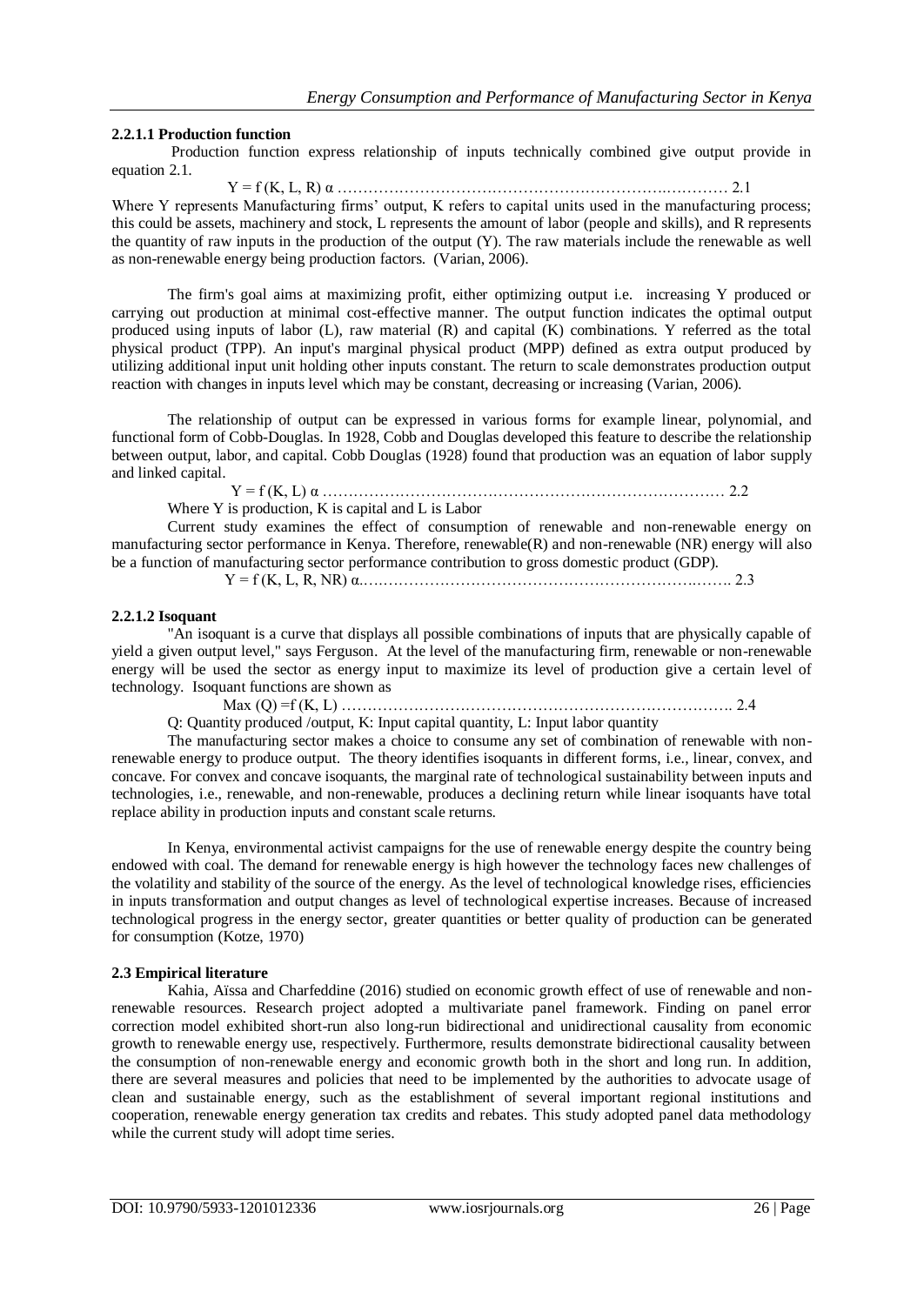Nevertheless, the Granger carbon emissions cause long-term energy consumption. The lack of longterm causality between income and carbon emissions from Granger provides evidence that carbon emissions are lowered by both the US and Turkey without ignoring economic growth. Applying the boundary checking to the protocol of co-integration in a multivariate model of carbon emissions, electricity usage, income, and international trade. The short-term viewpoint shows the transition to a new paradigm of energy (renewable), while the long-term view refers to the studied factors ' long-term equilibrium. Results show that the patterns of GDP and Renewable Energy Consumption (REC) are independent in the short term.

A research on effect of renewable energy on economic growth and CO2 emissions was conducted by Silva, et, al (2012) using a SVAR approach. The study examined how a growing proportion of clean energy on Electricity Generation (RES-E) affects GDP and emissions from Carbon Dioxide (CO2) using a 3-variable Structural Vector Autoregressive (SVAR) approach. Presence of unit roots has been checked to deduce the variables ' stationarity. the SVAR calculation showed that the growing RES-E share had per capita GDP costs for all countries in the study, apart from the USA. There was also a noticeable decline in per capita CO2 emissions. It was the major contributor to Nigeria's Gross Domestic Product (GDP) as well as the main foreignexchange source. Nevertheless, the nature of Nigeria's external trade changed dramatically from the mid-1970s (the oil boom period) and upwards when crude oil succeeded in taking the place of conventional agricultural produce as the key source of government revenue

(Tiwari, 2011) conducted a study on renewable and non-renewable energy sources ' comparative impact for European together with Eurasian countries ' economic growth and CO2 emissions: a PVAR approach. In a panel setting, the analysis examined RES and NRES ' relative performance on economic growth in European and Eurasian countries. In relation to CO2 emissions, the dynamics of these variables were also studied. The research used the PVAR method to evaluate for the period 1965 to 2009 and found that NRES growth rate had a negatively impacted on GDP growth rate as well as increased CO2 emissions. RES ' effect on the GDP growth rate is generally found to be positive. The study recommended reducing NRES consumption to achieve higher economic growth, increase economic productivity and employment in Europe and Eurasian countries with a safe and sustainable climate. The study was carried out in Europe and Eurasia, while the current study will be carried out in Kenya.

Research study on econometrics modeling of renewable energy sources with economic growth was performed by Ntanos et al (2018): data from European countries. Study used combination of descriptive statistics, cluster analysis and autoregressive distributed lag (ARDL) resulting to variables being correlated; this indicates link of GDP as dependent variable with Renewable Energy (RES) and Non-RES energy consumption, gross fixed capital creation and long-term labor force. Addition, results showed a higher association between RES consumption and higher GDP countries ' economic growth than those of lower GDP. The study focused only on renewable sources of energy while the current study focuses on renewable and non-renewable sources of energy. The complex relationship between Foreign Direct Investment (FDI), non-oil exports and GDP using the principle of variance decomposition and stimulus response analysis showed that policy shocks to FDI, nonoil exports and Economic growth did not react in the desired direction immediately.

Onuonga (2008) conducted a study in Kenya's manufacturing sector on an econometric analysis of energy use. This research modelled the trans log function to evaluate total factor specifications with inter-fuel replacements. It was measured in two phases. The study finding indicated energy price, cross price, production, technology, capital price, and unexpected shocks had an impact on energy consumption. The results for the inter-fuel model showed that in the Kenyan manufacturing sector demand for electricity and oil were substitutes also inelastic to price. Fuel cross price elasticity obtained was low but statistically significant. Few options for replacement between electricity and oil have been identified in this market. Recommendation that totals cost shares of the factor illustrated that energy demand and labor was price inelastic on the other hand unitary elasticity for capital. However, those of resources, labor and capital were substitutes, but the degree of substitution was found to be very small among the variables. Onuonga (2008) failed to link the energy utilization with manufacturing sector performance.

(Miranga, 2011) dissertation on review of household energy choices in Nairobi sub counties, in Kenya using descriptive statistics, data were analyzed. The research findings were that in the choice of household resources, income and education play a key role. The study recommended that the policy intervention on tax cuts and holiday for petroleum products, especially commonly utilized liquefied petroleum gas for cooking and illuminating kerosene for lighting, to make it affordable to households. The study was carried out in Nairobi with a sampled data which might not be reflective of energy consumption at the nation level.

Kiplagat, Wang and Li (2011) conducted a study on Kenya's renewable energy: potential resource and exploitation status. Notable high reliance on traditional form of energy wood biomass hence leading to a supply and demand imbalance according to the study. Considerable strain on the remaining forest and plant stocks, speeding up land degradation processes. Amidst numerous challenges of rural connectivity to electricity grid, has made deliberate progress towards universe access to clean energy. With the new energy Act 2019, Kenya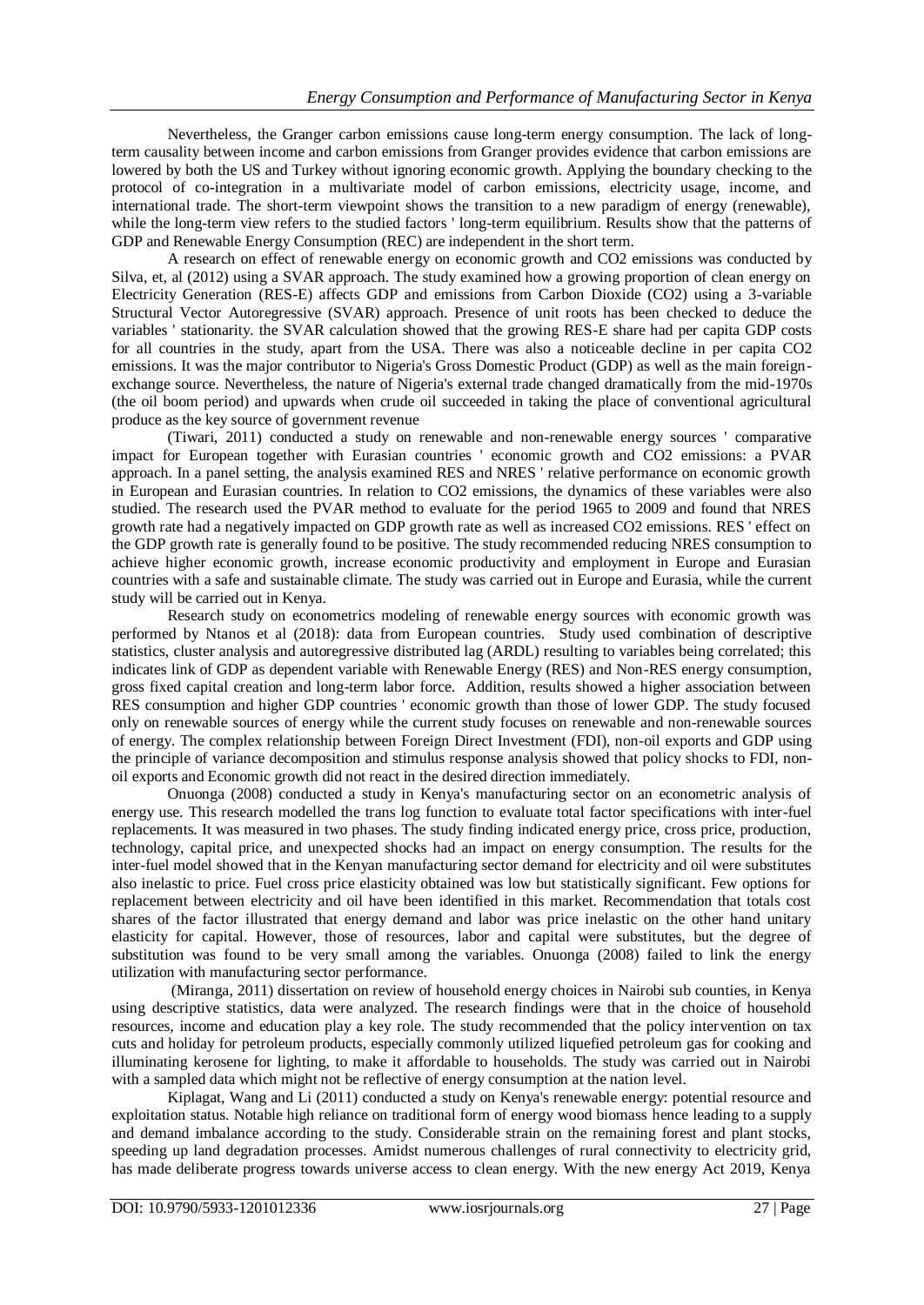partially liberalized energy sector at distribution level to enhance efficiency by opening to competition. Country's energy mix comprise 80% renewable sources in electricity grid. Significant proportion of renewable energy, however, the price per Kwh is expensive. For potential renewable sources, approximately 30% for country's reserve from hydropower is about 4% of potential geothermal production, and much smaller proportions of wind and solar potential have been harnessed. The study focused only on renewable sources of energy while the current study focuses on renewable and non-renewable sources of energy.

Kasae (2014) conducted a study of Kenya's manufacturing companies ' energy efficiency and operational performance. Dataset analyzed with respect to baseline and current data. The baseline data been the data before implementation of EEMs by the companies while the current data been the data collected in after implementation of EEMs. The data was analyzed using regression model. To test the relevance of the linear best-fit curve for energy consumption, production and SEEI, the Pearson correlation coefficient for both baseline and current data were examined. The study established a considerable use of EEMs by Kenya`s manufacturing firms with 92 percent of the targeted firms having implemented EEMS. finding depicted a positive link between the use of EEMs and the efficiency of the project. This finding was not definitive, however, as some companies showed low correction coefficients of the variables at both the baseline and the current level indicating further research.

(Gitone, 2014) researched on renewable energy adoption determinants in Kenya. The study used bivariate probit model to account for interdependence in adoption decisions. However, the results indicated that decisions to adopt solar and biogas are independent. The research therefore used different probit equations to examine the effect on the adoption of both solar and biogas of household head characteristics, household characteristics and economic factors. The result revealed that household heads with secondary and postsecondary education and household size significantly influence adoption of solar energy while gender and the size of the family have a significant explanation on biogas adoption. Current study focused only on renewable sources of energy while the current study focuses on renewable and non-renewable energy.

# **2.4 Overview of literature**

Silva, et, al (2012) performed an impact analysis on economic growth and Carbon Oxide emissions from renewable energy sources — a SVAR method. The study focused on only one type of energy which is renewable energy thus presenting a contextual gap. The current study will focus on renewable and nonrenewable energy consumption. Tiwari (2011) carried out an analysis on the comparative effect of renewable and non-renewable energy sources on developed economies of Europe's and Eurasian countries ' economic growth and Carbon oxide emissions: A PVAR approach. The study was carried out in Europe and Eurasian countries thus presenting a scope gap. The current study will be conducted in Kenya.

Ntanos et al (2018) conducted a study in European countries on renewable energy and economic growth. The statistical analysis was based on analysis of cluster and a methodological gap was posed by autoregressive distributed lag (ARDL). Onuonga (2008) conducted a study on Econometric Analysis of Energy Utilization in the Kenyan Manufacturing Sector. Study utilized trans log model in scrutinizing total factor demands and inter-fuel substitution thus presenting a methodological gap. The current study employs a nonexperimental research design which will use economic models for analysis. Furthermore, empirical study had a research gap that links the consumption of energy to the manufacturing sectorial performance.

# **III. Methodology**

The chapter contains research methodology. It begins with describing research design employed; theoretical framework suggested and concludes with definition of variables and their measurement.

#### **3.1 Research Design**

The research intends to utilize non-experimental research approach to examine with quantitative time series data using economic models. For the period 1980-2017, time series data set for the following variables will be analyzed: GDP, renewable, non-renewable, energy prices, labor as well as trade accessibility. The design is advantageous in that researcher can deduce the casual and explanatory relation between consumption on renewable and non-renewal energy consumption on manufacturing performance.

## **3.2 Theoretical Framework**

**3.2.1 Production model**

According to theory of the firm production function, output is related to various inputs and may be expressed

Y = f (A, K, L) ………………………………… …………… 3.1

Where Y is production, K is capital and L is Labor, A is efficiency parameter.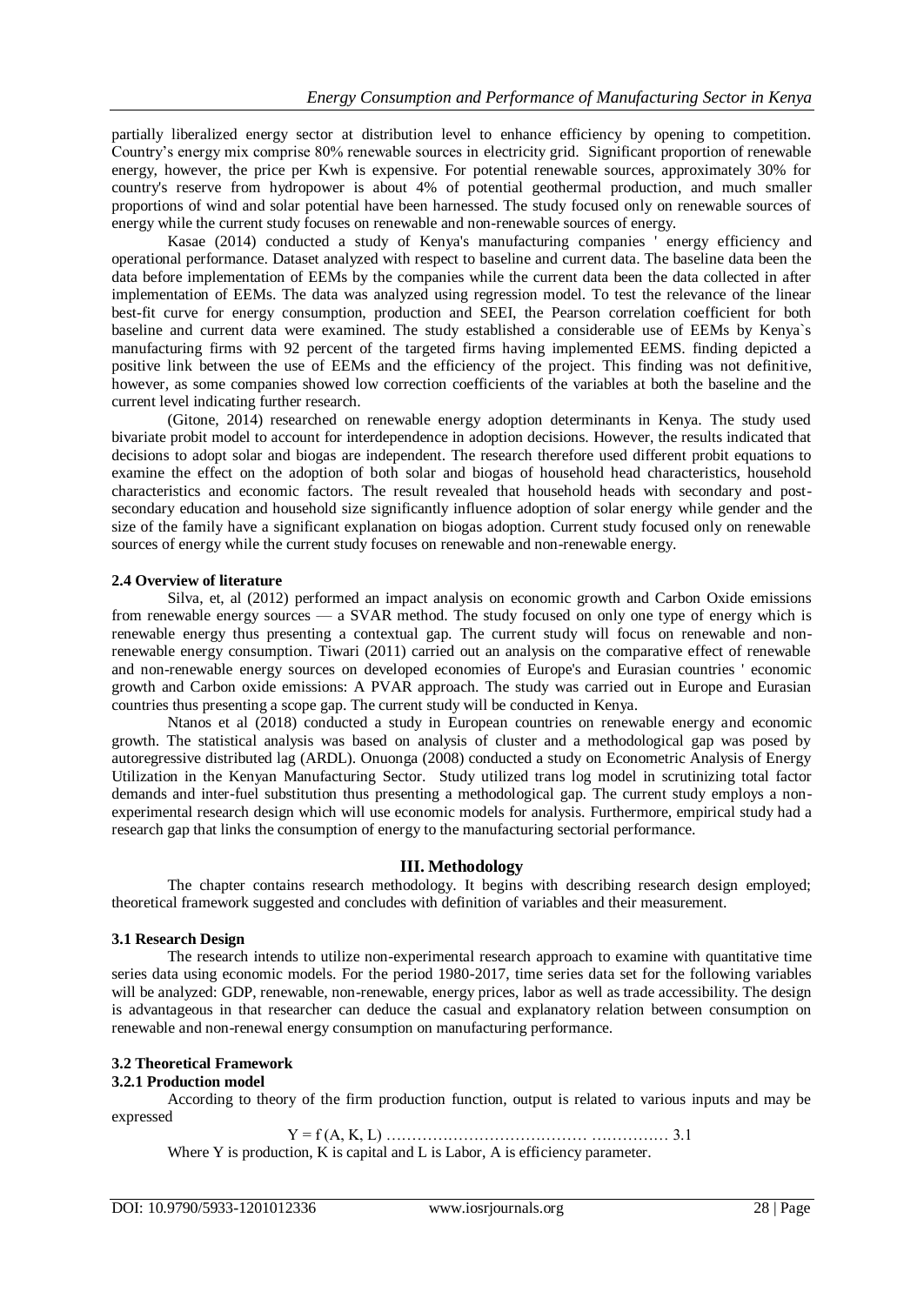This study will adopt Cobb-Douglas production function that will guide the development of empirical model with a top-down analysis of energy demand. Cobb and Douglas introduced this function to clarify the relationship between production output, labor inputs and capital inputs with productivity of the technical factor (technology level) Cobb-Douglas production function is generally expressed.

Y=ALαKβ……………………………………………………….3.2 Where  $\alpha$  and  $\beta$  are share of labor and capital with a constant return to scale. α+β=1 ……………………………………………………………3.3

#### **3.3 Model specification and Estimation**

According to production function, exploring the role of labor growth as an input of production in terms of population growth, manufacturing performance measured as real GDP growth, with changes in relative fuel prices affected demand for energy. The production function will be derived from section (3.2) it will be used as the baseline function for our model specification.

Y=A\* Lα \*Kβ…………………………………………………3.4

Using OLS after logarithmic transformation, we can estimate the total factor productivity and measure how efficiently the inputs are utilized.

Log Y\* =log A\* + α log L\* + β log K…………………………3.5

We endogenous our model, where Labor (population) enters the model tautological relationship between labor and aggregate demand for energy consumption.

Since  $\beta = 1$ -  $\alpha$  and using capital per effective labor and assumption of constant return to scale with perfect substitute of labor and other form of inputs. We introduce partial demand model specification which reveals substantial difference in per capita energy consumption as opposed to population (labor growth) which is misleading indicator thus modification to per effective labor. The study will use cobb Douglas theory in equation 3.4 with partial demand model specification yields

$$
\text{E\_t=A} \quad \text{[GDP]} \quad \text{t'}\alpha \quad \text{[PE]} \quad \text{t'}\beta \quad \text{........}
$$

where: E\_t is the aggregate energy consumption demand, GDP real gross domestic product PE relative energy prices and A; total factor productivity.

The model fails in differentiating long term effects with short term effects. using process analysis, the relationship between energy consumption demand and aggregate capital stock is substitutional rather than imitational i.e. fixed proposition means there is a choice between more and less energy consumption. Thus, expressed as.

Y\_t^α = 〖(E\_t^γ)/(〖A\*PE〗\_t^β )〗\_....................................3.7

E  $t^{\gamma}$  is the energy mix comprising of renewable (E  $t^{\gamma}$ ), non-renewable ( $\lbrack$  nE $\rbrack$   $t^{\gamma}$ ) substituted like a form of capital k, Price introduces to the model for demand as determinate of demand; linearize the equation logarithm are introduced.

> Yt = A, E\_t^γ, 〖PE〗\_t^β.............................................................3.8 Y\_t=αK\_t^β,E\_t^γ,  $[nE]$ \_t^τ,O\_t^®  $[Pe]$ \_t^γµ .......................3.9

Where:

Relative energy prices (Pet), Renewable energy consumption (Et), Non-renewable energy consumption (nE) at time t, Manufacturing performance output (Yt,), K being capital, technology (A) and  $\mu$  is white noise error term. Trade openness(O) will also be used as control variables and therefore will be added in the model. And taking the logarithms of equation (9) gives

Ln Y=  $\alpha$  (βLn K+γLn E + <sup>η</sup>Ln nE + <sup>φ</sup>Ln O+<sup>η</sup> Ln Pe) + μ..............................3.10

#### **3.4 Data Analysis**

This research will use a regression model of time series to study the effects of renewable and nonrenewable energy on Kenya's manufacturing performance. Using standard OLS technique to non-stationary information arrangement will result 'spurious relapse'. In other words, the regression can provide high Rsquared, low Durbin-Watson (DW) measurements with t-estimates of the coefficients evaluated showing significant causality between dependent and independent variables while reality they are disconnected. Therefor we test the unit root using below equation

$$
\Delta y_{t} = \alpha + \beta y_{t-1} + \sum_{j=1}^{k} \lambda_{j} \Delta y_{t-j} + e_{t}
$$
.................3.11

Ho: The variable is nonstationary (i.e., it has a unit root) Hi: The variable is stationary (i.e., it has no unit root)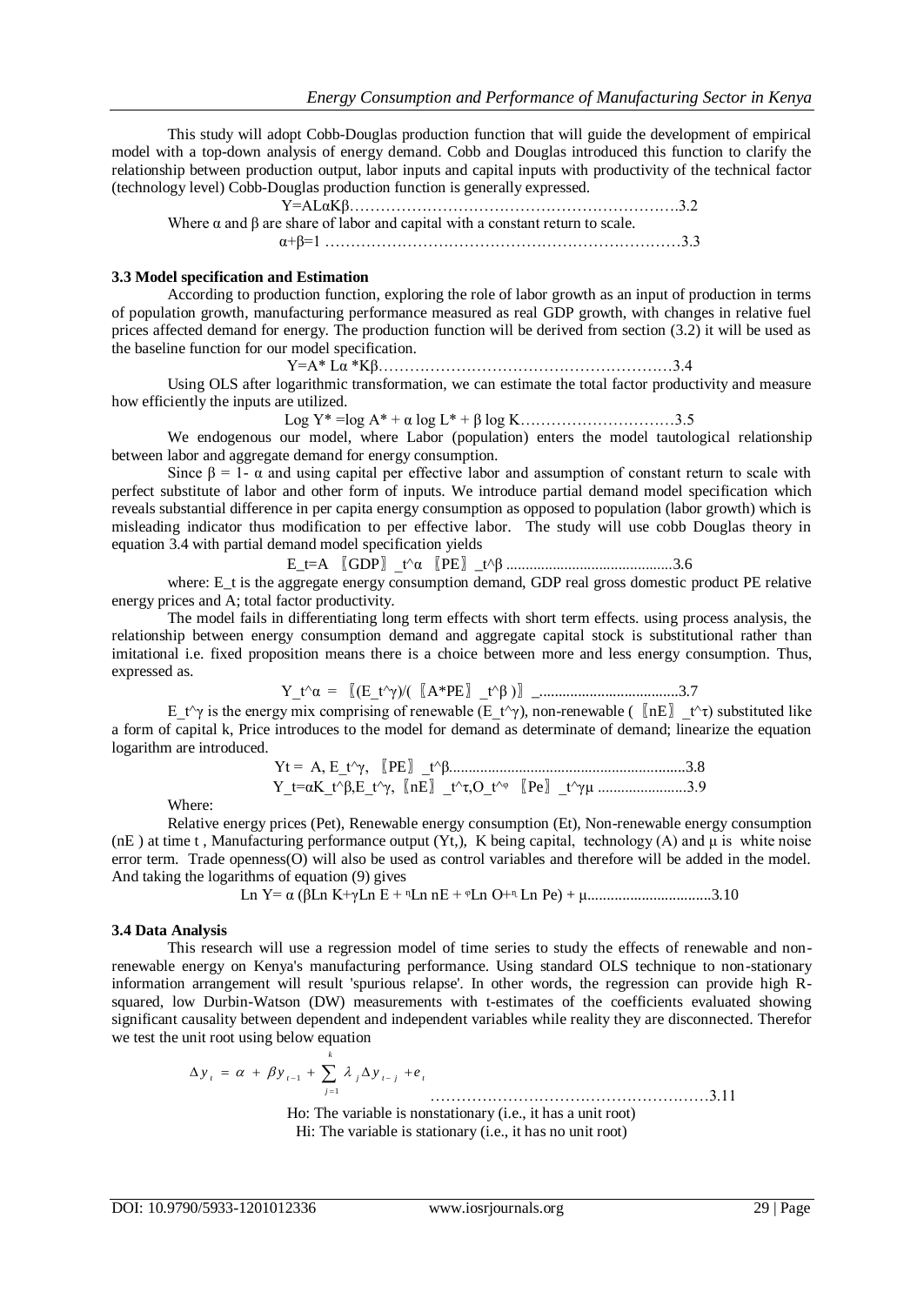With goal orientation to prepare for the likelihood of a spurious relationship whereas keeping up information/results, two primary methodologies provide sensible arrangements. First, Hendry and his coresearchers developed unrestricted error correction modeling (ECM) (Hendry, 1995). Second method, cointegration approach spearheaded by Engle and Granger (1990). The Engle and Granger spearheading technique is suitable while managing non-stationary information that are incorporated of similar manner. Then again, Hendry's ECM methodology (1995) can be extended combined data with different orders (Hendry, 1995)

The Engel Granger method and the Johansen co- integration method will be used. Having obtained the results of the unit root test above, if the series are integrated of the same order, the Johansen's procedure is used to determine whether there exists a cointegrating vector among the variables (Johansen, 1988). The cointegrating test is used to determine the long-run relationship between two variables (Hwang, 1998).

Additionally, the ECM furnished assessing with substantial t-values even within the sight of endogenous explanatory variables (Inder, 1993). No variable is excluded from the autoregressive equation for any of the variables in the system. In this study, we employed the reduced form VAR which models every endogenous variable in the system, as a function of the lagged values of itself and of all the endogenous variables in the system (Engle and Granger, 1987).

# **IV. Results and Findings**

## **4.1 Multivariate Time Series Preliminary Analysis**

In this section the model specification problems emerging from the OLS is addressed using multivariate time series analysis. The first step of preliminary analysis of the data is the selection of the optimal lag length, perform stationarity checks and thereafter identify the cointegrating rank before specifying the model and testing it for adequacy. To check for stationarity, we use time series plots, correlogram plots and the Augmented Dickey Fuller (ADF) test. If the data is found to be non-stationary, we shall proceed to determine the order of integration, before deciding on the appropriate time series model to fit.

#### **4.1.1 Lag selection**

The first step in the analysis is to select an appropriate lag length. This ensures that the error term is correctly specified (Enders 1995). There are various selection criteria available including the Sequential modified Likelihood ratio (LR) criterion, the Final Prediction Error (FPE) criterion, the Akaike Information Criterion (AIC), the Schwarz Bayesian Information Criterion (SBIC) and the Hannan-Quinn Information Criterion (HQC). There is no unanimous agreement on which criterion to use in case of conflicting results among the above methods. However, the decision rule is to choose the model with the lowest value of information criteria. In our case lag selection information criteria are shown in table 4.3 below.

|     |             |         |         |       | ັ          |          |             |             |
|-----|-------------|---------|---------|-------|------------|----------|-------------|-------------|
| Lag | LL          | LR      | Df      | P     | <b>FPE</b> | AIC      | <b>HOIC</b> | <b>SBIC</b> |
|     | $-662.098$  |         |         |       | $1.5e+10$  | 40.4908  | 40.5824     | 40.7629     |
|     | $-572.831$  | 178.54  | 36      | 0.000 | $6.4e + 8$ | 37.2625  | 37.9033     | 39.1671     |
| 2   | $-499.271$  | 147.12  | 36      | 0.000 | $8.3e+7$   | 34.9861  | 36.1763     | 38.5233     |
|     | $-429.801$  | 138.94  | 36      | 0.000 | $2.2e+7$   | 32.9576  | 34.6971     | 38.1274     |
| 4   | $-251.96$   | 355.68* | 36      | 0.000 | 25060.3*   | 24.3612* | $26.65*$    | $31.1635*$  |
|     | $\sim$ $ -$ |         | - - - - |       |            |          |             |             |

**Table 4.1**: Results of Lag Selection-order criteria

Sample:  $1987 - 2019$  (number of obs = 33)

The lowest information criterion for LR, FPE, AIC, HQIC and SBIC is lag 4. In the event of conflict in lag length selection, the appropriate way is to plot the correlogram of residuals and select the lag length That is where all the autocorrelations fit within the given limit. Therefore, we conclude the optimal lag 4.

## **4.1.2 Testing for Stationarity**

When non-stationary time series data are used for analysis, we may end up with spurious results because estimates obtained from such data will possess non-constant mean and variance (Dimitrova, 2005). thus, to establish the stationarity of the data. A time series is said to be stationary when its mean, variance and covariances are time invariant. The study utilized time series graphs to check for stationarity. The results indicate possible non stationarity since their movement exhibit a trend. The correlograms also indicate that the variables may be non-stationary since they die away slowly. To confirm empirically the stationarity of the data we used the Augmented Dickey Fuller (ADF) unit root tests whose results are shown in table 4.2 below.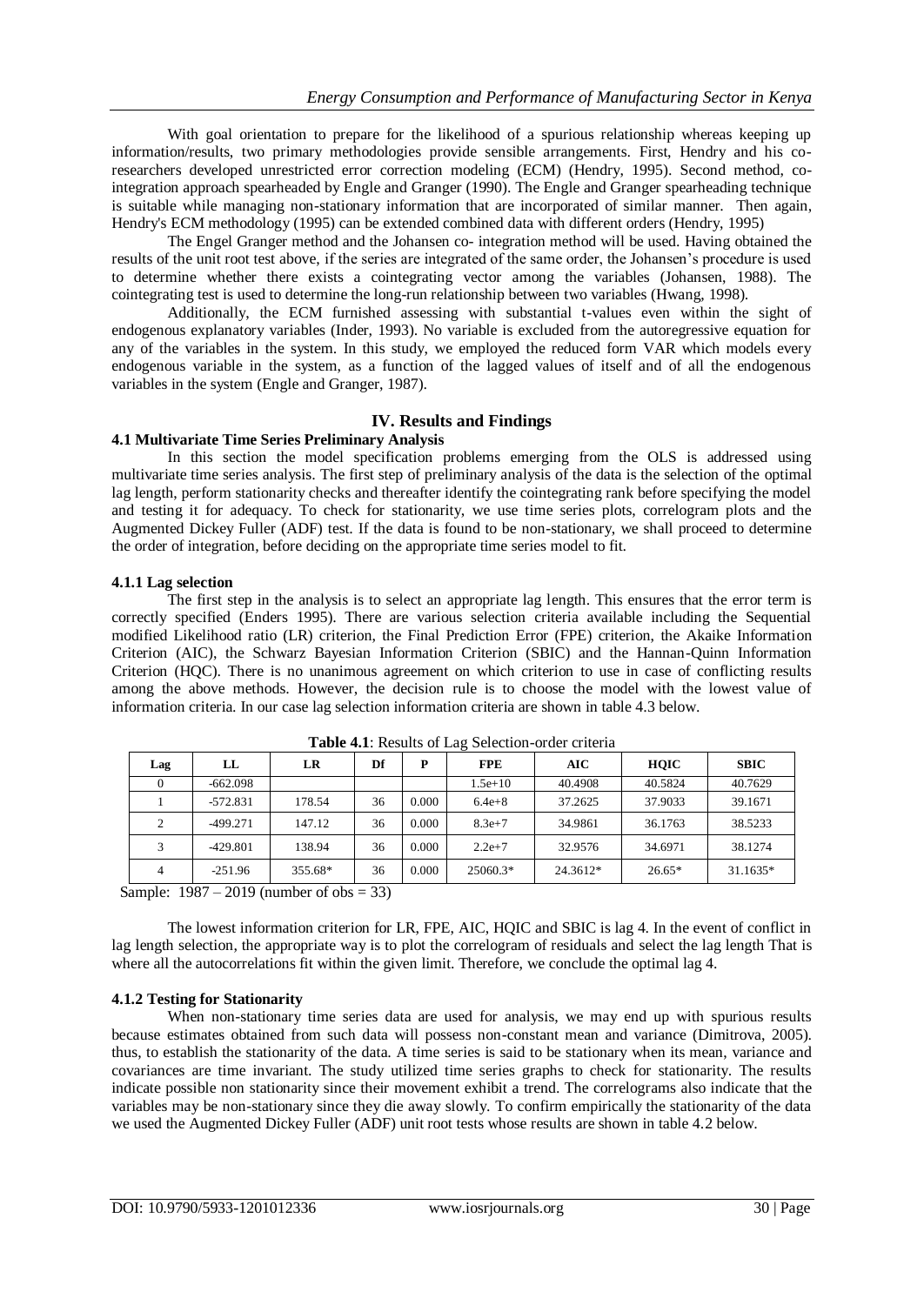| <b>Variable</b>                  |          | <b>ADF Test</b><br>statistic $Z(t)$ | T-statistic 5% | <b>MacKinnon</b><br>approximate p-<br>value for $Z(t)$ |
|----------------------------------|----------|-------------------------------------|----------------|--------------------------------------------------------|
| Manufacturing Performance        | No Trend | $-2.136$                            | $-2.972$       | 0.2303                                                 |
|                                  | Trend    | $-2.160$                            | $-3.560$       | 0.5122                                                 |
| Renewable Energy consumption     | No Trend | $-0.971$                            | $-2.972$       | 0.7636                                                 |
|                                  | Trend    | $-1.218$                            | $-3.560$       | 0.9067                                                 |
| Non-renewable energy consumption | No Trend | $-2.125$                            | $-2.972$       | 0.2347                                                 |
|                                  | Trend    | $-2.057$                            | $-3.560$       | 0.5699                                                 |
| <b>Energy Price</b>              | No Trend | $-1.389$                            | $-2.972$       | 0.5878                                                 |
|                                  | Trend    | $-2.229$                            | $-3.560$       | 0.4736                                                 |
| <b>Trade Openness</b>            | No Trend | $-2.847$                            | $-2.972$       | 0.0518                                                 |
|                                  | Trend    | $-2.785$                            | $-3.560$       | 0.2024                                                 |
| Real Gross Fixed capital         | No Trend | $-1.569$                            | $-2.972$       | 0.4991                                                 |
|                                  | Trend    | $-1.661$                            | $-3.560$       | 0.7677                                                 |

**Table 4.2:** Unit Root Tests Results

Data is stationary when ADF statistic is less than critical value. The results indicated the variables were not stationary since ADF statistic > t-statistic. We therefore difference the data to achieve stationarity. Differencing detrends the value to achieve stationarity.

| <b>Variable</b>                  |          | <b>ADF Test</b><br>statistic<br>Z(t) | <b>T-statistic</b><br>5% | <b>MacKinnon</b><br>approximate p-value<br>for $Z(t)$ |
|----------------------------------|----------|--------------------------------------|--------------------------|-------------------------------------------------------|
| Manufacturing Performance        | No Trend | $-4.396$                             | $-2.980$                 | $0.0003*$                                             |
|                                  | Trend    | $-4.311$                             | $-3.572$                 | $0.0030*$                                             |
| Renewable Energy consumption     | No Trend | -7.396                               | $-2.980$                 | $0.0000*$                                             |
|                                  | Trend    | $-7.331$                             | $-3.572$                 | $0.0000*$                                             |
| Non-renewable energy consumption | No Trend | $-4.806$                             | $-2.980$                 | $0.0001*$                                             |
|                                  | Trend    | $-4.749$                             | $-3.572$                 | $0.0006*$                                             |
| <b>Energy Price</b>              | No Trend | $-3.062$                             | $-2.972$                 | $0.0295*$                                             |
|                                  | Trend    | $-3.104$                             | $-3.560$                 | 0.1053                                                |
| <b>Trade Openness</b>            | No Trend | $-5.899$                             | $-2.980$                 | $0.0000*$                                             |
|                                  | Trend    | $-5.785$                             | $-3.572$                 | $0.0000*$                                             |
| Real Gross Fixed capital         | No Trend | $-4.806$                             | $-2.980$                 | $0.0001*$                                             |
|                                  | Trend    | $-4.724$                             | $-3.572$                 | $0.0006*$                                             |

**Table 4.3:** Unit Root test after differencing Results

Table 4.3 displays the results of the ADF test after the data is differenced three times. The data is stationary if the ADF test statistic is less than the critical value. All variables become stationary after the third difference indicating that the variables are integrated to order three, I (3).

# **4.2 Cointegration Test**

Investigating the long run relationship between the manufacturing performance and energy consumption, we test the series for cointegration. Cointegration is used to establish the long run relationship between variables. If the series is cointegrated, we use the error correction model to investigate causality and the short run equilibrium between the variables. The Granger representation theorem states that there is a corresponding error correction term, and an error correction model must be constructed. However, if the series are not cointegrated, then the VEC model is reduced to a basic VAR. Depending on the cointegrating relationship, we perform the Granger causality test to investigate the causal linkage between the variables. (Amalendu, 2012).

In this study, the series are I (4), we therefore proceed to test for cointegration using the Johansen cointegration test. As proposed by Johansen and Juselius (1990), we compute the trace ( $\lambda$  trace) and maximum eigenvalue ( $\lambda$  max) statistics. We test the null hypothesis that there is r=0 cointegrating vectors against the alternate that there is at least one cointegrating vectors. Having established earlier the appropriate lag length to be four, we proceed to determine the number of cointegrating equations.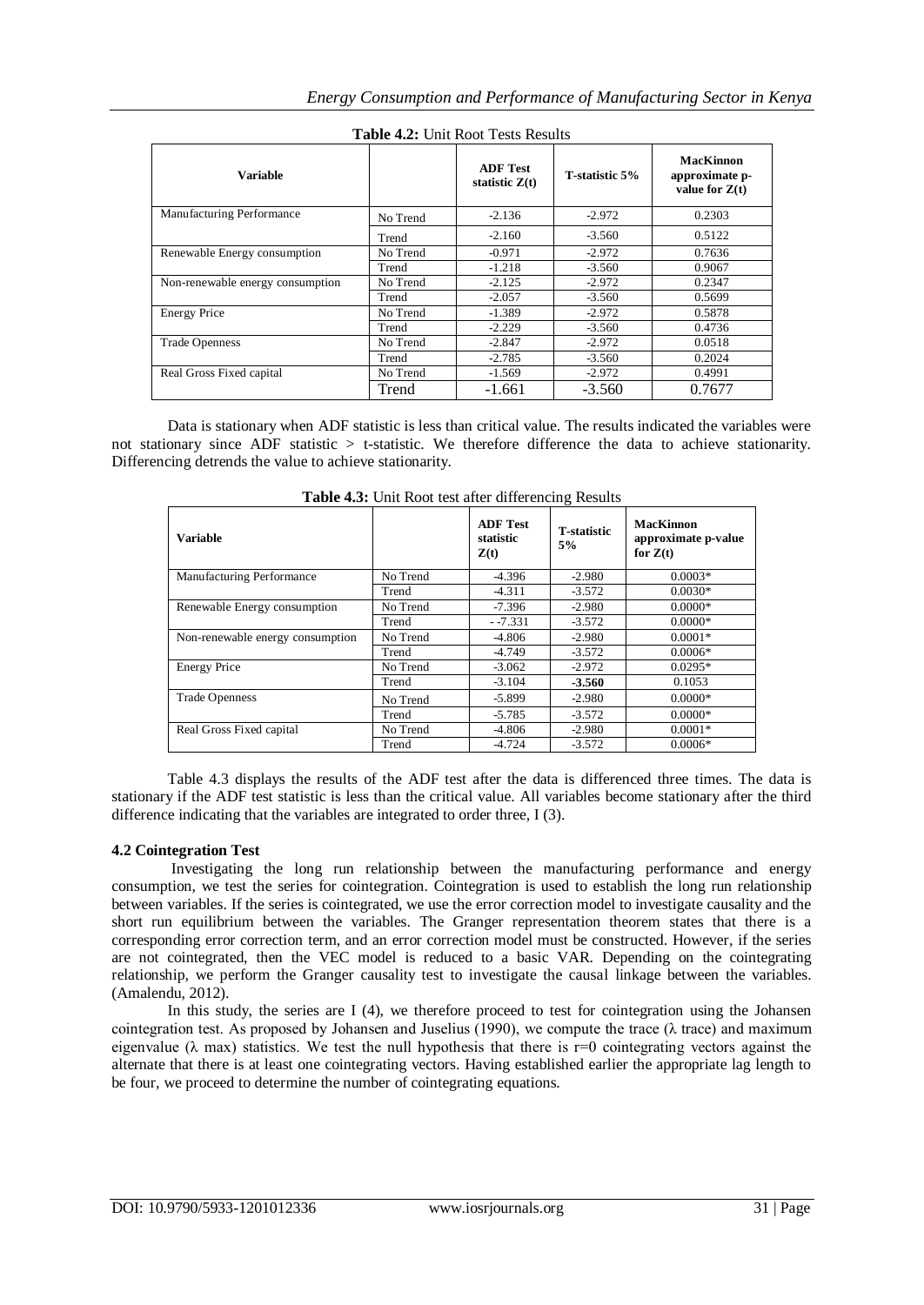|                     |       |              |            | Johansen tests for cointegration |                   |                         |
|---------------------|-------|--------------|------------|----------------------------------|-------------------|-------------------------|
| Trend: none         |       |              |            |                                  | Number of $obs =$ | 33                      |
| Sample: 1987 - 2019 |       |              |            |                                  |                   | 4<br>$Lags =$           |
| maximum             |       |              |            | trace                            |                   | 5% critical 1% critical |
| rank                | parms | LL.          | eigenvalue | statistic                        | value             | value                   |
| o                   | 108   | $-474.05623$ |            | 435.8647                         | 82.49             | 90.45                   |
| 1                   | 119   | $-393.30651$ | 0.99251    | 274.3653                         | 59.46             | 66.52                   |
| 2                   | 128   | $-329.09202$ | 0.97959    | 145.9363                         | 39.89             | 45.58                   |
| з                   | 135   | $-293.96811$ | 0.88101    | 75.6885                          | 24.31             | 29.75                   |
| 4                   | 140   | $-269.6454$  | 0.77102    | 27.0431                          | 12.53             | 16.31                   |
| 5                   | 143   | $-257.61935$ | 0.51754    | $2.9910*1*5$                     | 3.84              | 6.51                    |
| 6                   | 144   | $-256.12385$ | 0.08665    |                                  |                   |                         |
| maximum             |       |              |            | max                              | 5% critical       | 1% critical             |
| rank                | parms | LL           | eigenvalue | statistic                        | value             | value                   |
| 0                   | 108   | $-474.05623$ |            | 161.4994                         | 36.36             | 41.00                   |
| 1                   | 119   | $-393.30651$ | 0.99251    | 128.4290                         | 30.04             | 35.17                   |
| 2                   | 128   | $-329.09202$ | 0.97959    | 70.2478                          | 23.80             | 28.82                   |
| з                   | 135   | $-293.96811$ | 0.88101    | 48.6454                          | 17.89             | 22.99                   |
| 4                   | 140   | $-269.6454$  | 0.77102    | 24.0521                          | 11.44             | 15.69                   |
| 5                   | 143   | $-257.61935$ | 0.51754    | 2.9910                           | 3.84              | 6.51                    |
| 6                   | 144   | $-256.12385$ | 0.08665    |                                  |                   |                         |

**Figure 4.1:** Johansen Cointegration test results

When the trace statistic is smaller than the critical value, we accept the null hypothesis of no cointegration. From the table of Cointegration above we determine our series to have a cointegration rank of order five that is they are cointegrating equations since the trace statistics at r=5 of 2.9910 is less than its critical value of 3.84 at 5% critical value and 6.51 at 1% critical value we reject the null hypothesis. The results show that there is cointegrating vector and eventually there exist a long run relationship between the manufacturing performance and energy consumption. Hence a vector error correction model needs to be estimated.

## **4.3 Vector Error Correction Models (VEC)**

Having determined that series are I (4) and the rank of five, in such a case the suitable action is to fit VEC models which will be able to capture both short-term and long-term relationships of the variables. At the long term we will examine the speed of convergence of each variable

|  |  | Vector error-correction model |  |  |
|--|--|-------------------------------|--|--|
|--|--|-------------------------------|--|--|

| Sample: 1984 - 2019<br>Log likelihood = $-322.3051$<br>$Det(Sigma ml) = 2.407472$ |       |         |        | Number of obs<br>AIC<br>HQIC<br>SBIC |        | =<br>- | 36<br>26.18362<br>28.47114<br>32.73763 |
|-----------------------------------------------------------------------------------|-------|---------|--------|--------------------------------------|--------|--------|----------------------------------------|
| Equation                                                                          | Parms | RMSE    | R-sa   | chi2                                 | P>chi2 |        |                                        |
| D Manfuacturin~e                                                                  | 24    | 2.42067 | 0.7526 | 36.49642                             | 0.0491 |        |                                        |
| D RenewableEne~n                                                                  | 24    | 1.02878 | 0.7877 | 44.5246                              | 0.0066 |        |                                        |
| D Nonrenewable~n                                                                  | 24    | 1.01211 | 0.6954 | 27.40172                             | 0.2861 |        |                                        |
| D EnergyPrice                                                                     | 24    | 4.3519  | 0.8836 | 91.05818                             | 0.0000 |        |                                        |
| D TradeOpennes                                                                    | 24    | 16.7723 | 0.8341 | 60.32069                             | 0.0001 |        |                                        |
| D RealGrossFix~1                                                                  | 24    | 1.0693  | 0.8681 | 78.96018                             | 0.0000 |        |                                        |

**Figure 4.2**: Vector error-correction model results.

The results from the VEC estimation is that present values of manufacturing performance, renewable energy, energy prices, trade openness and capital are important in explain the relationship with their lagged values and performance of manufacturing sector performance. All the variables are statistically significant with a P-Value of 0.0000 except for non-renewable energy consumption which is not statistically significant with a P-Value of 0.2861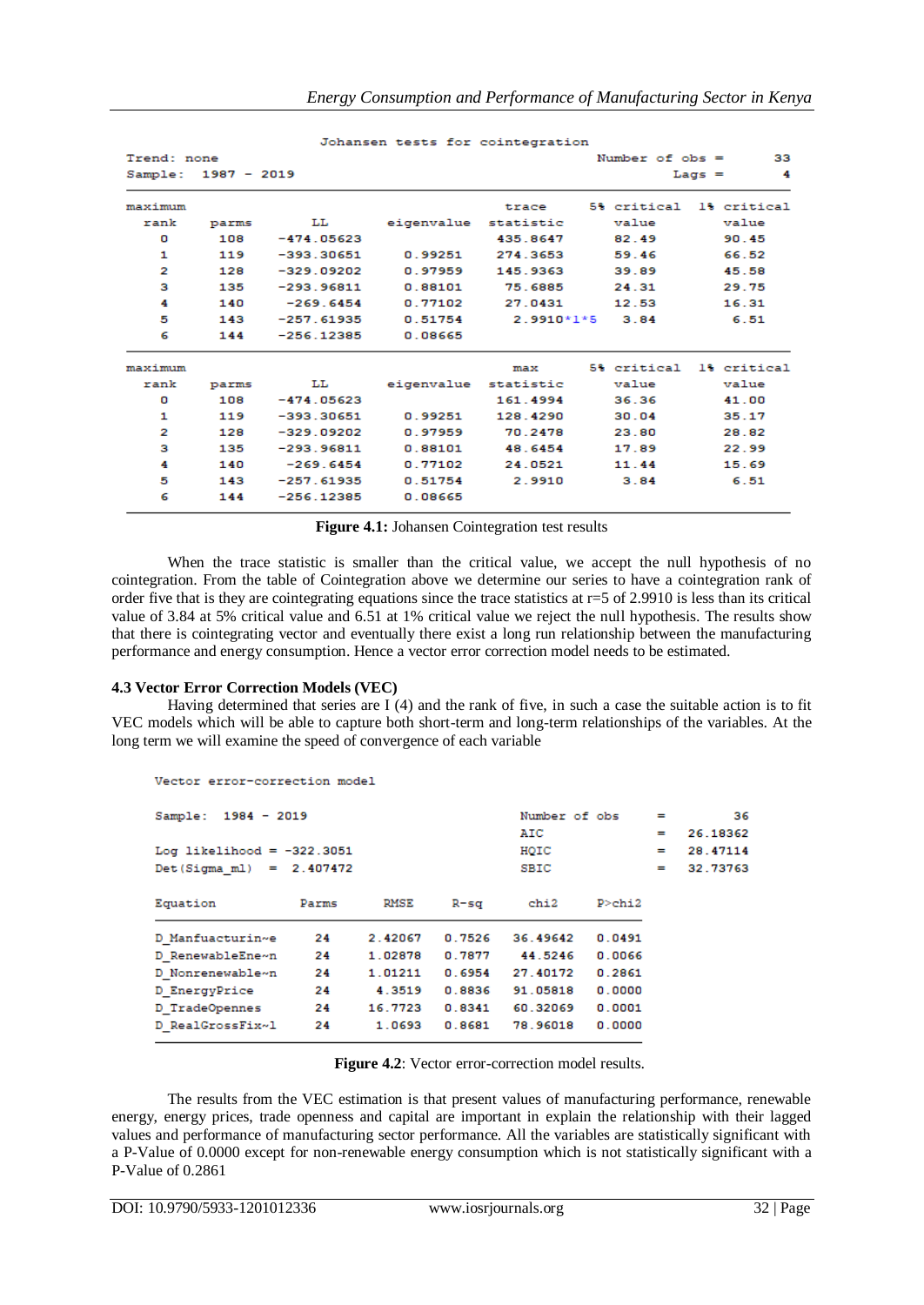# **4.3.1.1 Short run coefficient results**

At the short run, the lag of manufacturing performance, renewable energy and energy prices Trade openness and capital stock are statistically significant in explaining the relationship of manufacturing performance. This means that a change in renewable energy leads to a significant change in the manufacturing performance as indicated by the significant t-values and p-values at 5% critical value. The short run response of energy consumption on changes in the manufacturing sector VEC equation are presented below.

# **4.3.1.2 The long run result**

In the long run all the variables are endogenous in the model, manufacturing sector also explains performance of itself through the lagged differences. The below table indicate the speed of cointegration and convergence toward equilibrium in the long run the results indicates that energy price will not converge in the future with a P value of 0.0346 against the 1% significant level but at 5% significant level it will converge showing causality between the manufacturing sector and energy prices.

| TWAR III RAHMINGI HAMIKUMINGI TAMITANGI HIINANGA |            |           |          |        |                      |           |  |  |
|--------------------------------------------------|------------|-----------|----------|--------|----------------------|-----------|--|--|
| <b>Beta</b>                                      | Coef.      | Std. Err. | z        | P >  z | [95% Conf. Interval] |           |  |  |
| D2Manfuacturingperformanc                        |            |           |          |        |                      |           |  |  |
|                                                  |            |           |          |        |                      |           |  |  |
| D2RenewableEnergy                                | $-22.6376$ | 1.544     | $-14.66$ | 0.000  | $-25.6643$           | $-19.611$ |  |  |
| D2Nonrenewableenergy                             | $-4.6485$  | 1.546     | $-3.01$  | 0.003  | $-7.67956$           | $-1.6174$ |  |  |
| D2EnergyPrice                                    | $-0.1670$  | 0.8627    | $-0.19$  | 0.846  | $-1.85796$           | 1.5238    |  |  |
| D2TradeOpennes                                   | $-0.1046$  | 0.114     | $-0.91$  | 0.361  | $-0.32911$           | 0.1198    |  |  |
| D2RealGrossFixedcapital                          | 14.8813    | 0.599     | 24.83    | 0.000  | 13.70686             | 16.0558   |  |  |
| cons                                             | 0.95406    |           |          |        |                      |           |  |  |

**Table 4.4**: Johansen normalization restriction imposed

|        | <b>THERE</b> $\frac{1}{2}$ is a proceed of controller equal constants |         |         |         |           |                  |      |  |  |  |
|--------|-----------------------------------------------------------------------|---------|---------|---------|-----------|------------------|------|--|--|--|
| Beta   | Coef.                                                                 | St.Err. | t-value | p-value | 195% Conf | <b>Intervall</b> | Sig  |  |  |  |
| L. cel | $-5.084$                                                              | 0.786   | $-6.47$ | 0.000   | $-6.624$  | $-3.544$         | ***  |  |  |  |
| L. ce2 | 4.550                                                                 | 1.965   | 2.32    | 0.021   | 0.699     | 8.401            | $**$ |  |  |  |
| L. ce3 | $-2.299$                                                              | 2.023   | $-1.14$ | 0.256   | $-6.265$  | 1.667            |      |  |  |  |
| L. ce4 | .679                                                                  | 0.465   | 3.61    | 0.000   | 0.767     | 2.590            | ***  |  |  |  |
| L. ce5 | $-0.421$                                                              | 0.111   | $-3.78$ | 0.000   | $-0.640$  | $-0.203$         | ***  |  |  |  |

A unit change in renewable energy will increase the manufacturing sector changes by 22.6376 margins which is a statistically significant variable in explaining the casualty with a P- Value of 0.000 while nonrenewable energy is statistically significant with a P- Value of 0.003. Energy price, trade openness is both statistically insignificant with a p-value of 0.846 and 0.361, respectively. Further trade openness coefficient indicates that there will be less reliance of external commodities due to well performing manufacturing sector with a 0.88479 value. Thereafter, we perform post estimation analysis to check the fitness of the model.

## **4.4. Post estimation analysis**

Post estimation analysis to check for robustness of the model in modeling the relationship between the manufacturing performance and energy consumption is conducted. First, we check for autocorrelation in residuals of VECM using the Langrange multiplier test.

# **4.4.1 Autocorrelation test**

**Table 4.6:** Langrange multiplier Autocorrelation test results

| Lag | Chi2    | αI | Prob > Chi2 |
|-----|---------|----|-------------|
|     | 95.8674 | 36 | 0.00000     |
|     | 91.5159 | 36 | 0.00000     |

 $H_{\scriptscriptstyle\ 0}$ : no autocorrelation at lag order.

The p-value at lag one and two is less than 0.05. We accept the null hypothesis of no autocorrelation at lag order 1 and 2.

## **4.4.2 Normality test**

| <b>Table 4.</b> Jailue-Dela Politianty lest |       |    |           |  |  |  |
|---------------------------------------------|-------|----|-----------|--|--|--|
| <b>Equation</b>                             | Chi2  | df | Prob>Chi2 |  |  |  |
| D D2Manfuacturingperformance                | 2.968 |    | 0.22677   |  |  |  |
| D D2RenewableEnergy                         | 5.248 |    | 0.07252   |  |  |  |

**Table 4.7** Jarque-Bera Normality test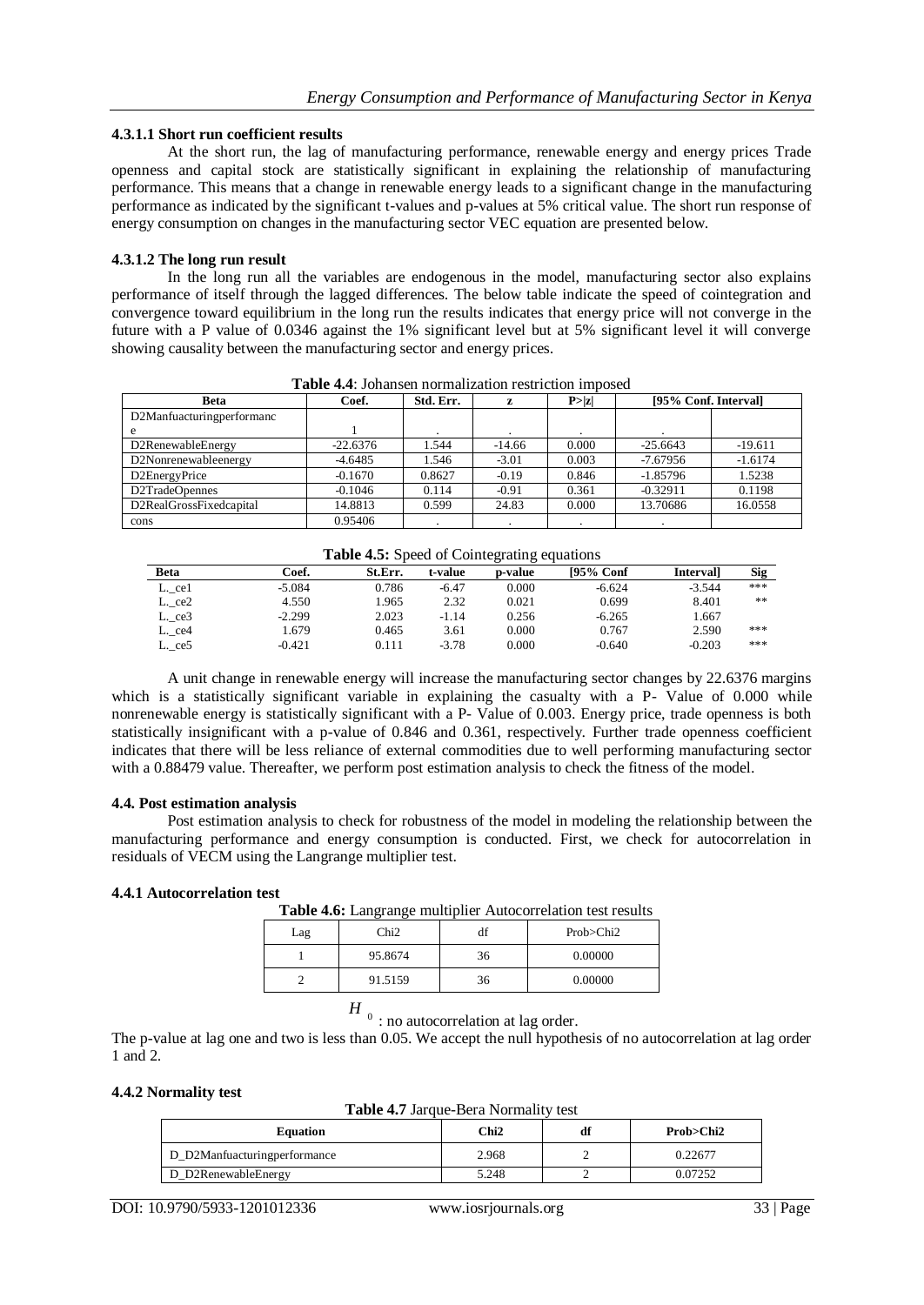| D_D2Nonrenewableenergy    | 5.345  | 0.06909 |
|---------------------------|--------|---------|
| D_D2EnergyPrice           | 3.435  | 0.17953 |
| D D2TradeOpennes          | 0.911  | 0.63410 |
| D D2RealGrossFixedcapital | 1.152  | 0.56228 |
| ALL                       | 19.057 | 0.08716 |

All probabilities are above 5% significant level hence we reject Ho. And conclude that all the series all the equations are normally distributed.

# **4.4.3 Eigen Stability Condition**

Then stability condition of VECM estimates is checked. After fitting a VECM, it is required that variables be covariance stationary. VAR does not satisfy stability condition. Because the modulus of each eigen value is not strictly less than one, the estimated VAR is unstable as show in the table below.

| Eigen value                   | <b>Modulus</b> |  |  |
|-------------------------------|----------------|--|--|
| $-5269968 + 9391426$ i        | 1.0769         |  |  |
| -.5269968, - .9391426i        | 1.0769         |  |  |
| $-0.8881017$ , $+0.5735724$ i | 1.05722        |  |  |
| $-.8881017, -.5735724i$       | 1.05722        |  |  |
| .2244707, + .9969588i         | 1.02192        |  |  |
| .2244707, - .9969588i         | 1.02192        |  |  |
| $-9933965$ , $+ .1776803$ i   | 1.00916        |  |  |
| -.9933965, - .1776803i        | 1.00916        |  |  |
|                               |                |  |  |
|                               |                |  |  |
|                               |                |  |  |
|                               |                |  |  |
|                               |                |  |  |
| $-.3708267, + .8483937i$      | 0.925896       |  |  |
| -.3708267, - .8483937i        | 0.925896       |  |  |
| $-7311275$ , $+ .4210312i$    | 0.843691       |  |  |
| -.7311275, - .4210312i        | 0.843691       |  |  |
| $-0.7837139$                  | 0.783714       |  |  |
| $-4123421 + 0.6410742i$       | 0.762235       |  |  |
| -.4123421, - .6410742i        | 0.762235       |  |  |
| $.3176481,+.5949094i$         | 0.674402       |  |  |
| .3176481, - .5949094i         | 0.674402       |  |  |
| $-1793372$ , $+ .4688247$ i   | 0.501955       |  |  |

**Table 4.8:** Check Stability of Variance



Figure 4.3: Root of the companion matrix stability of the model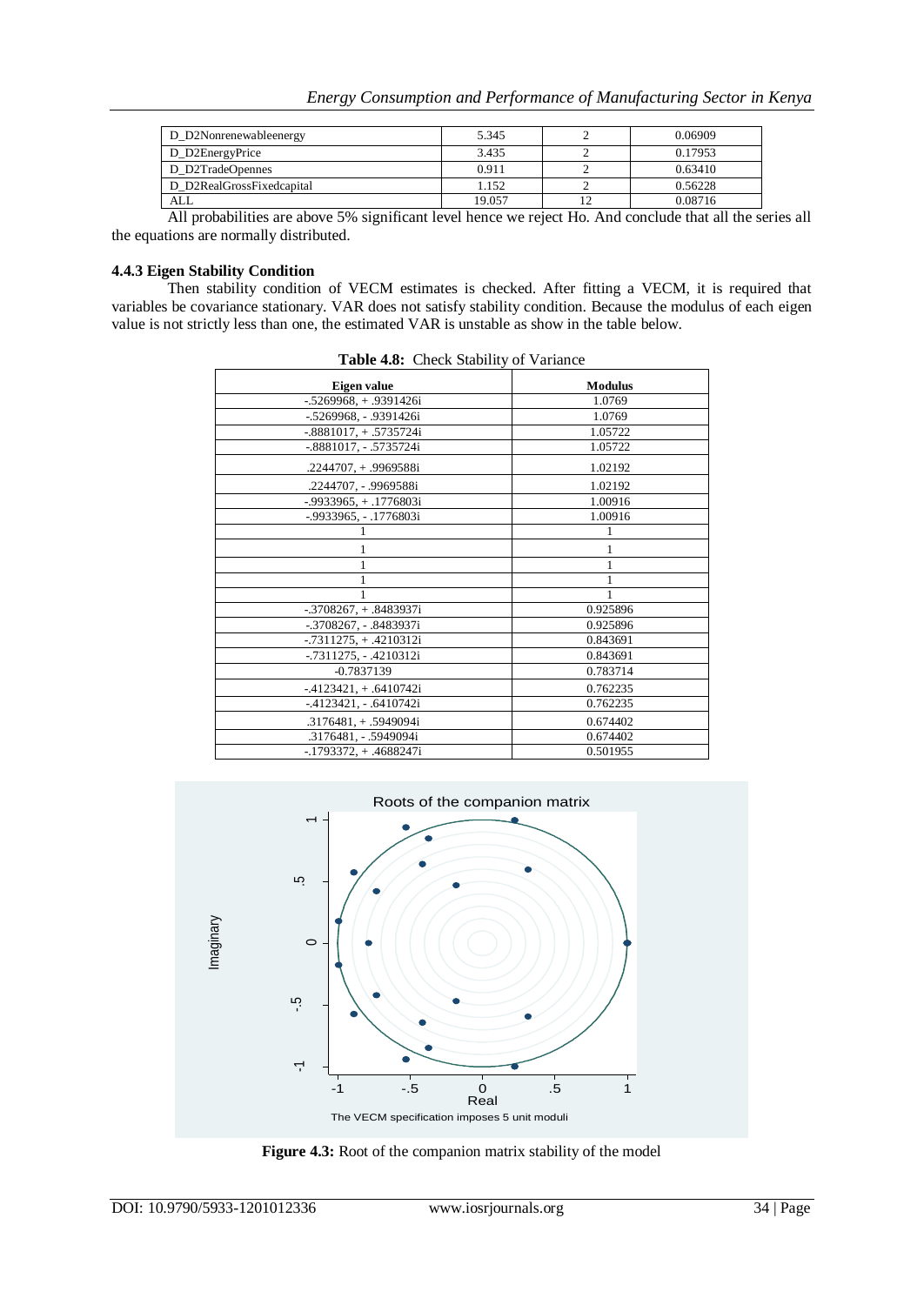5-unit moduli and eigen values lie inside outside the unit circle thus VECM is unstable. The impulse response functions cannot be estimated since the model is unstable which will result to unknown interpretations.

# **V. Discussion and Conclusion**

### **5.1 Summary of finding**

A Vector error correction model with four lags was estimated and results analyzed. The empirical results established that for manufacturing firm utilize more of renewable energy than non-renewable. This is backed by the production process is capital intensive and efficiency which increases but the incremental energy consumption decreases for both renewable energy and non-renewable energy. However, the energy price is statistically insignificant for both short term and long run implying the energy market is inefficient characterized by may distortions which include international fuel prices, imports and exports regimes policy for energy, immobility of energy resources such as hydro, solar, and tidal waves. This is contrary to common knowledge that energy consumption increases with increase in production as opposed to efficiency in energy technology deployed.

The positive response of renewable energy to a shock on the manufacturing sector performance could be because of the advocacy on the green energy debates and current international clean energy subsidies. Kenya was awarded 100 Million energy credit incentive program by United Nation for promotion of the renewable energy mix being higher than non-renewable thus reduction of pollution. Such environmentally friendly generation have positive impact directly to the manufacturing sector performance on the sustainability reporting on the individual firm financial statement. The trend of renewable energy has been incremental over time but very stable. (Mwakubo et al., 2007) renewable growth is characterized by rising demand, increased electricity prices, increasing global fossil fuel costs, and environmental activism.

The study established a weak positive linkage between trade openness and manufacturing performance of firms. Imports destroys domestic firm while increased competitiveness is eanested by increased exports. Such that in energy efficiency nation and well-developed energy market, manufacturing firms thrives and the country product competitiveness increases. The finding was also supported by Kahia, Aïssa and Charfeddine (2016) exhibited short-run also long-run bidirectional and unidirectional causality from economic growth to renewable energy use respectively.

Energy price trends are incremental over time and series is recursive. Further analysis of the model result to instability as indicated by the unit circle and a module of more than one. In depth insight still reveals at long run the speed of cointegration is divergence hence no equilibrium thus implying volatility and instability of the energy market. This problem will be addressed by policy change in electricity pricing tariff in Kenyan energy sector and liberalization of the sector from monopoly to perfect competition model with market force free mechanism determining the energy tariffs and pricing.

## **5.2 Contribution to Knowledge**

In this study, we investigated the relationship between energy consumption and manufacturing sector performance in Kenya using time series data. First, we applied the unit root test to establish stationarity of the data series. Results indicate that the data of the variables are non-stationary and integrated of order four. Then we applied the Johansen Cointegration test to determine the long run relationship between the two variables. Results show that there is cointegrating relationship, that is there is long-term co-movement between the study variables. In the presence of a long run relationship, we employed the VECM test to determine the causal relationship between energy consumption and manufacturing sector performance.

Results indicate that renewable energy had bidirectional relationship with manufacturing performance both in short run and long run This implies that their performance of manufacturing sector can be determined by the efficiency technology deployed that utilized the renewable energy. Lastly, we sought to investigate the response of non-renewable energy to a standard deviation shock on the manufacturing sector performance using the VECM model. Results indicate a weak positive relationship between energy prices and trade openness in the model depicting energy and commodity markets inefficiency, while a very strong long run relationship between renewable and capital with manufacturing performance sector.

# **5.3 Policy Implications:**

The key policy intervention to alleviate the challenges facing energy markets in term of fluctuation of supply as shown in the trends. Renewable energy instability needs investment and deployment of storage technology especially during excess energy supply and smart grid system to regulate supply and demand at point of metering.

Furthermore, results demonstrate bidirectional causality between the consumption of non-renewable energy and production performance both in the short and long run. In addition, there are several measures and policies that need to be implemented by the authorities to advocate usage of clean and sustainable energy, such